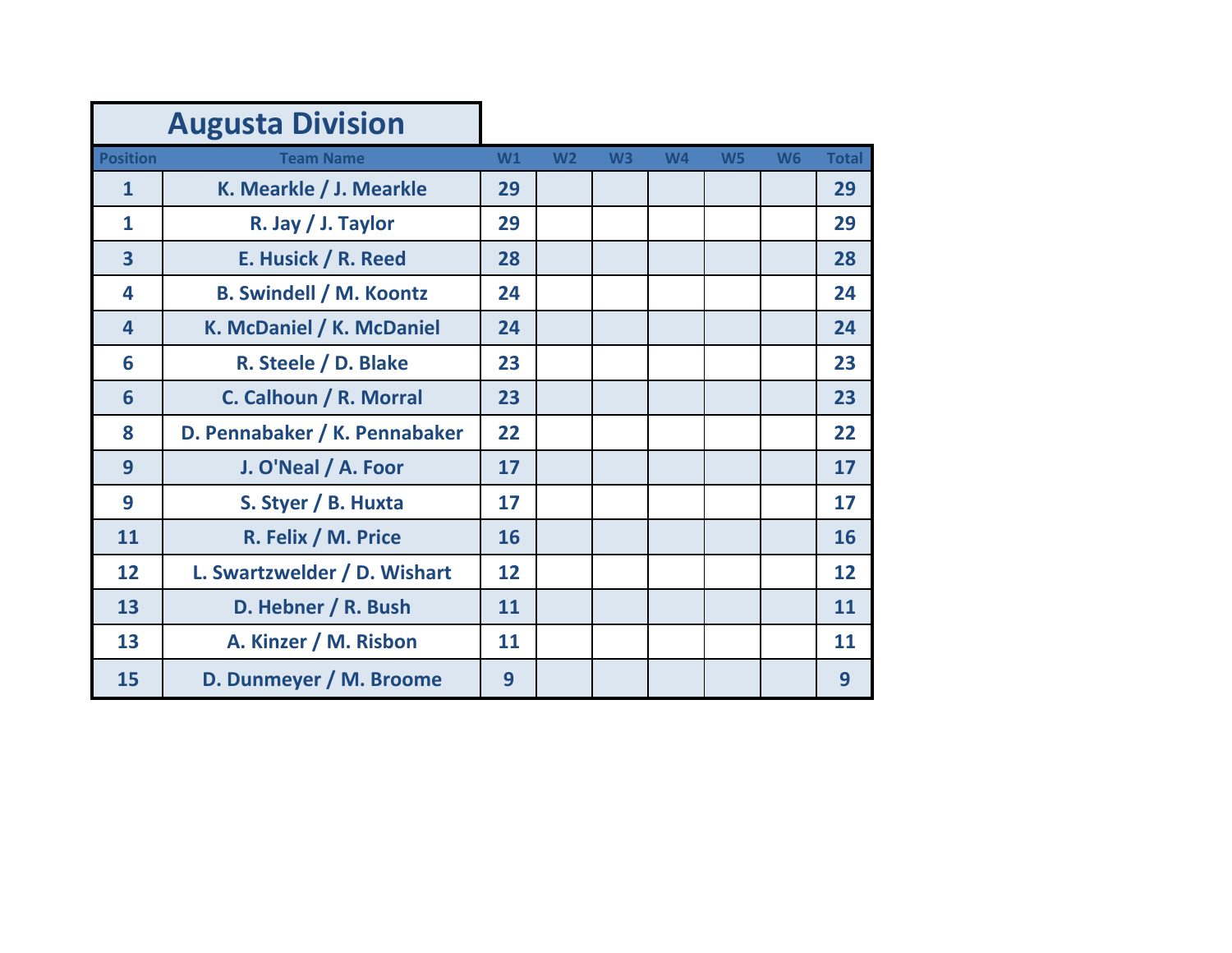| <b>Oakmont Division</b> |                               |    |                |                |                |                |           |              |
|-------------------------|-------------------------------|----|----------------|----------------|----------------|----------------|-----------|--------------|
| <b>Position</b>         | <b>Team Name</b>              | W1 | W <sub>2</sub> | W <sup>3</sup> | W <sub>4</sub> | W <sub>5</sub> | <b>W6</b> | <b>Total</b> |
| $\mathbf{1}$            | C. Childers / S. Deneen       | 30 |                |                |                |                |           | 30           |
| $\overline{2}$          | E. Kaminsky / J. Deluca       | 27 |                |                |                |                |           | 27           |
| $\overline{\mathbf{3}}$ | T. Smith / C. Waltman         | 26 |                |                |                |                |           | 26           |
| 4                       | R. Fritz / B. Yingling        | 25 |                |                |                |                |           | 25           |
| 5                       | J. Swartzwelder / J. Reighard | 24 |                |                |                |                |           | 24           |
| 5                       | J. Kendall / J. Deputy        | 24 |                |                |                |                |           | 24           |
| $\overline{7}$          | S. Geller / A. Graham         | 23 |                |                |                |                |           | 23           |
| 8                       | D. Claar / B. Claar           | 22 |                |                |                |                |           | 22           |
| 9                       | T. Shank / T. Weaverling      | 18 |                |                |                |                |           | 18           |
| 10                      | K. Lehman / D. Claar          | 17 |                |                |                |                |           | 17           |
| 11                      | D. Miller / M. Nave           | 16 |                |                |                |                |           | 16           |
| 11                      | C. Michael Jr. / J. Sloas     | 16 |                |                |                |                |           | 16           |
| 13                      | D. Morral / J. Rathburn       | 15 |                |                |                |                |           | 15           |
| 14                      | D. Wertz / M. Feaster         | 14 |                |                |                |                |           | 14           |
| 15                      | D. England / N. Waugerman     | 13 |                |                |                |                |           | 13           |
| 16                      | S. Dull / D. Shirley          | 10 |                |                |                |                |           | 10           |